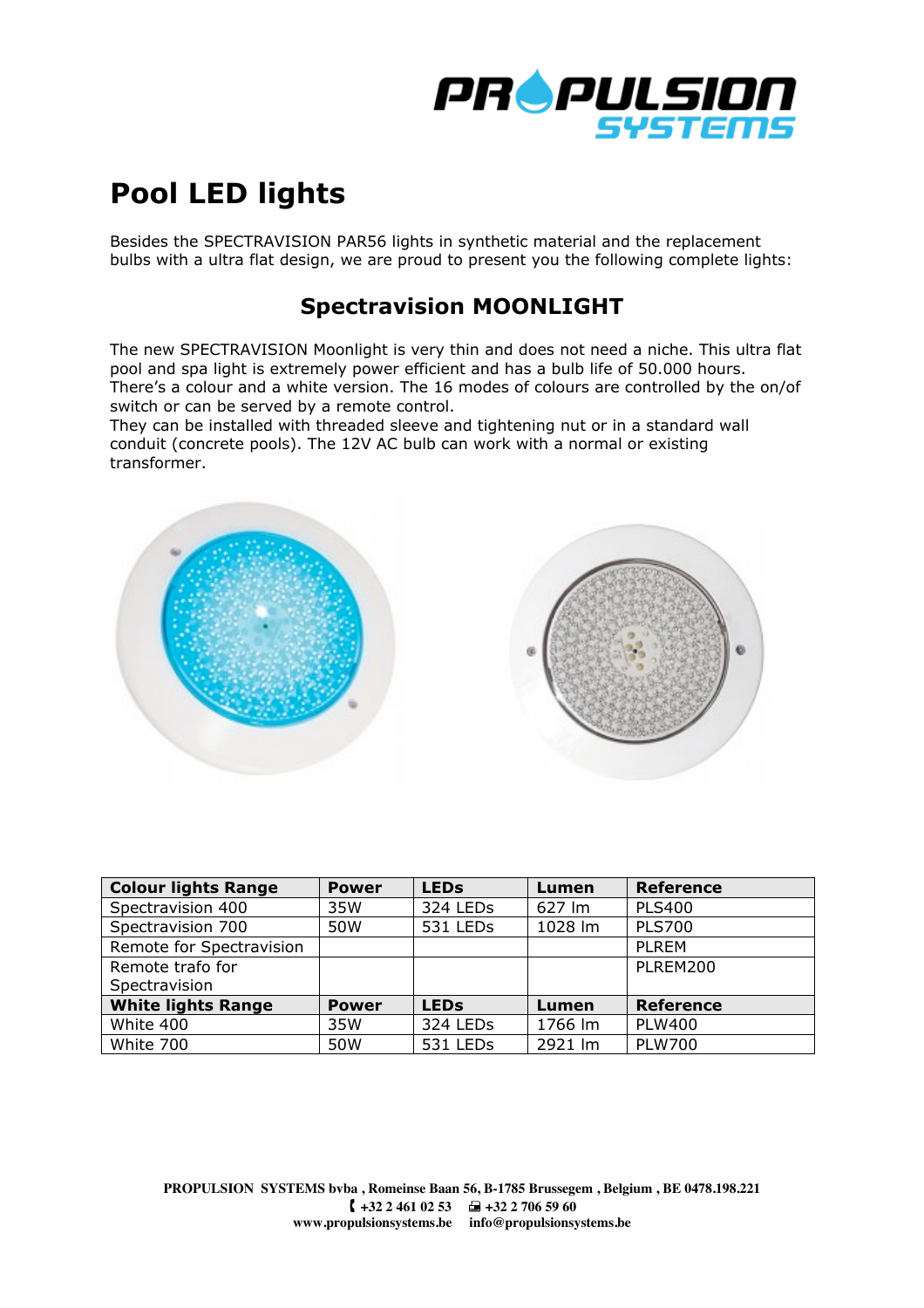

## **Spectravision ADAGIO**

The new patented ADAGIO pool light includes the popular SPECTRAVISION LED technology.

Together with Philips, the industry leader in LED technology, this light has been developed to produce industry leading high light output: the colour model gives more than 3500 lm, the white version disperses more than 8000 lm.

The ADAGIO pool light is amazingly thin, it does not need a niche and is available in two sizes. It can be mounted in a standard inlet fitting. 12 modes of colours are controlled by the remote control or control box.

The colour light can also give white light in 3 tones (warm white, neutral white or sun white).

This ultra flat pool and spa light needs to be connected to the powerbox and is extremely power efficient, it has a bulb life of 50.000 hours.



| <b>Colour lights Range</b> | <b>Power</b> | <b>Diameter</b>       | Lumen   | <b>Reference</b> |
|----------------------------|--------------|-----------------------|---------|------------------|
| Spectravision 600          | 65W          | $12 \text{ cm}$       | 1192 lm | <b>PLS600</b>    |
| Spectravision 1200         | 100W         | 21 cm                 | 1788 lm | <b>PLS1200</b>   |
| Spectravision 2400         | 200W         | $21 \text{ cm}$       | 3576 lm | <b>PLS2400</b>   |
| Powerbox                   | 200W         | For $2 \times$ PLS600 |         | <b>PLX1200</b>   |
|                            |              | or 2 x PLS1200        |         |                  |
|                            |              | or 1 x PLS2400        |         |                  |
| Remote control module      |              |                       |         | <b>PLXREM</b>    |
| for powerbox               |              |                       |         |                  |
| <b>White lights Range</b>  | <b>Power</b> | <b>Diameter</b>       | Lumen   | <b>Reference</b> |
| White 600                  | 65W          | $12 \text{ cm}$       | 2688 lm | <b>PLW600</b>    |
| <b>White 1200</b>          | 100W         | $21 \text{ cm}$       | 4032 lm | PLW1200          |
| <b>White 2400</b>          | 200W         | $21 \text{ cm}$       | 8064 lm | PLW2400          |
| Powerbox                   | 200W         | For $2 \times$ PLW600 |         | <b>PLX1200</b>   |
|                            |              | or 2 x PLW1200        |         |                  |
|                            |              | or $1 \times$ PLW2400 |         |                  |